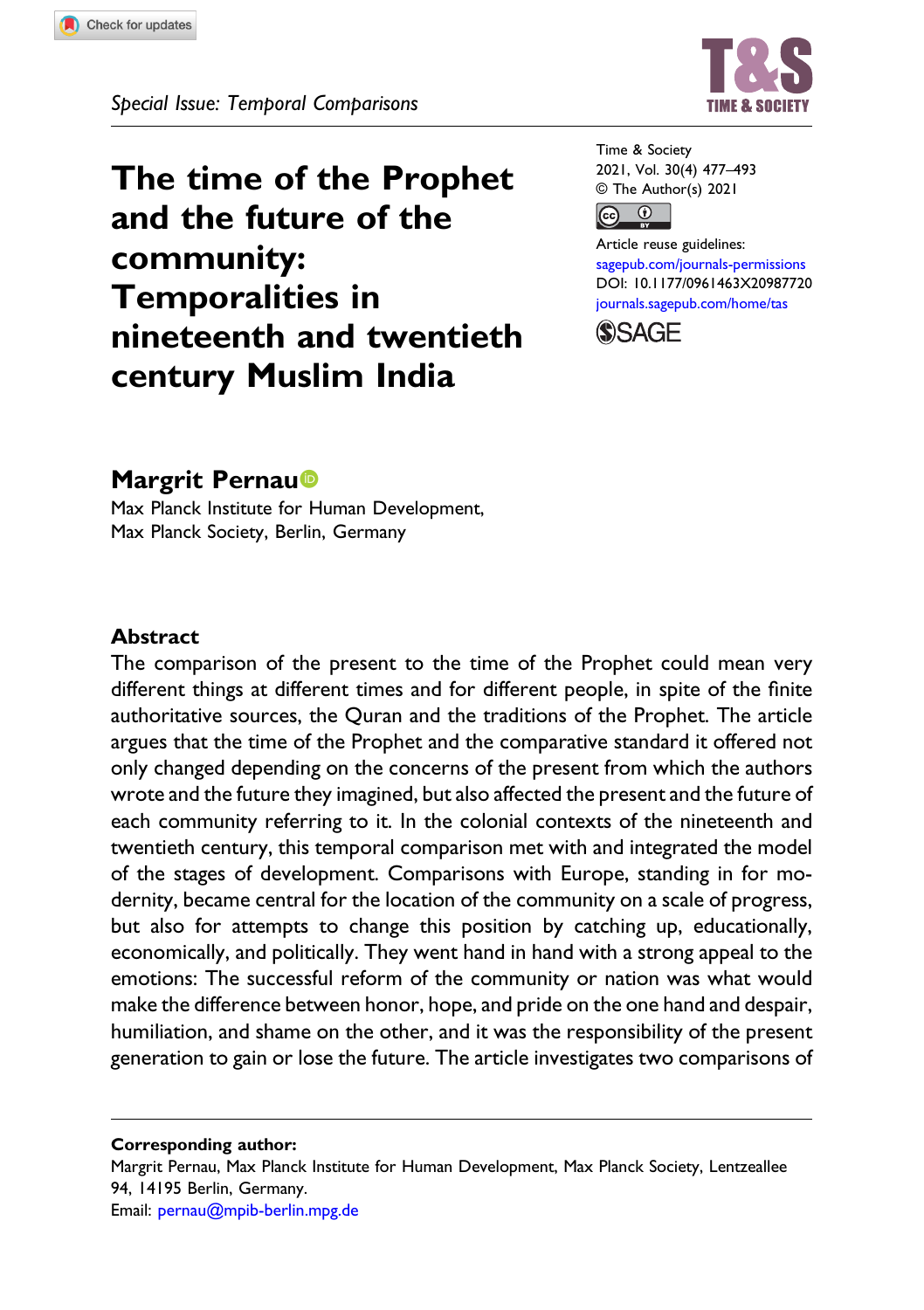the present with the early Islamic past, Altaf Husain Hali's Musaddas, a long poem on the Ebb and Flow of Islam (1879), and the speeches Bahadur Yar lang delivered in Hyderabad in the 1930s and 1940s. Both, though in a noticeably different way, show a Prophetic time, which is not only situated in the past, but also the age of the most perfect form of progress (taragqi). Reverting to the past thus also means advancing toward the future; comparing the present to the Prophetic times is an indication how far the community is ready to face the challenges of the future.

#### Keywords

Altaf Husain Hali, Bahadur Yar Jang, India, Hyderabad, emotions, temporalities, comparison, Urdu

Islamicate societies have brought forth a wealth of complex historiographical texts, which still await their exploration under the questions raised by the recent interest in time and temporalities.<sup>[1](#page-14-0)</sup> Early on, Muslim scholars have developed methods for a critical reading of sources to determine the authenticity of the orally transmitted traditions of the Prophet; they have produced whole libraries of biographies of the Prophet and his companions. Besides, there also exist many histories that we might classify as "secular," chronologies, annals, histories of cities, and world histories, to name just a few. This continued right into colonial times, taking up European models, $<sup>2</sup>$  $<sup>2</sup>$  $<sup>2</sup>$  but also bringing them into conversation with</sup> the Islamic tradition of history writing.<sup>[3](#page-14-2)</sup>

Popular Muslim understandings of time focused on God's history with the world. According to this belief, God never left a people without guidance. From the beginning of time, he sent prophets to reveal the true path and the moral law. Humanity, however, has an innate tendency toward forgetfulness and decline. This increases with the temporal distance from the last revelation, its degradation needing ever-new revelations. Muhammad was the end point of this development. He was not only the last prophet, but also the seal of prophets, meaning that his perfection and the perfection of the Quran would remain unsurpassed for all times. This put the Prophet and the commonwealth he created at Medina at the center of Muslim temporal imaginations. It was not only a Golden Age and the period of pristine purity, but also one of the most important standards against which every individual and every society would be compared and compare themselves, irrespective of their own temporal location. The Prophetic time was thus both located in a specific moment in history and also universally accessible and from any given moment, providing a guide for every human's actions in the world.

However, as this article argues, while this importance of the time of the Prophet for any discussion of individual virtue and communal well-being was given, it still could mean very different things at different times and for different people, in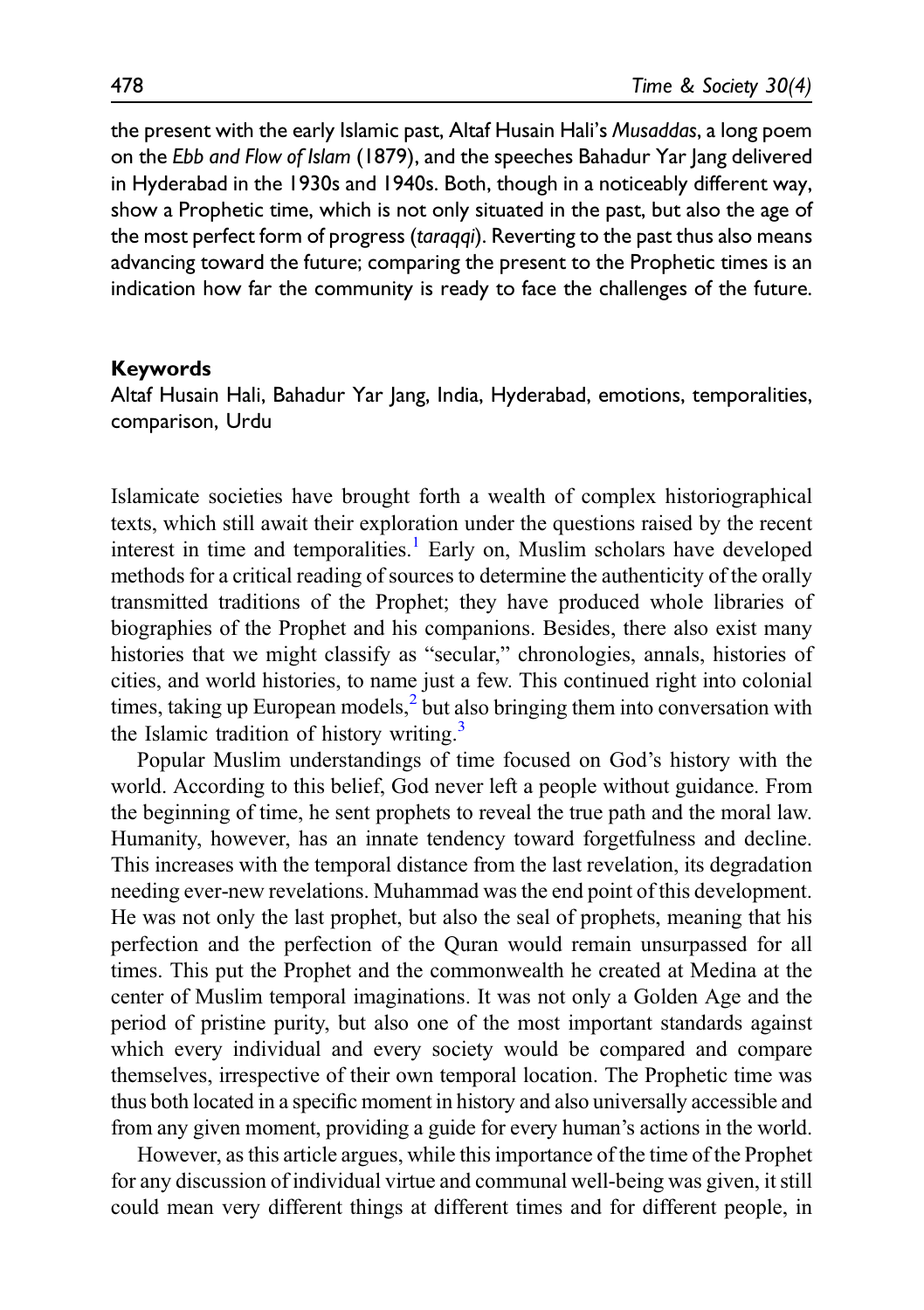spite of the finite authoritative sources, the Quran and the traditions of the Prophet. The article shows how the time of the Prophet and the comparative standard it offered not only changed depending on the concerns of the present from which the authors wrote and the future they imagined, but also affected the present and the future of each community referring to it.

Under colonial rule, the model of the stages of development offered an alternative temporal imagination to Muslim societies. This attempt by the Enlightenment philosophers organized the geographical diversity, encountered and brought to the attention of the European public by travelers, missionaries, and colonialists since the beginning of the eighteenth century, by ordering the different societies along a time line, reaching from savage hunters and gatherers to the civilized and commercial people of the European present. This time line was universal, as each society had to move through the same stages, but it could account for simultaneous differences, as societies entered the picture at different moments and traveled at dissimilar speeds. In theory, at least, each present was an improvement over the past and each future better than the present (in reality, the cyclical images of rise and especially of decline continued to create anxiety in even those countries that prided themselves of their civilization and progress). This left the past in an ambivalent position, as it could no longer constitute a model and guide for the future, and certainly not a model endowed with moral authority ([Pernau et al., 2015](#page-16-0)).

Stages of development converted a geographical difference into a temporal one. Geographical regions in the present came to stand for certain times—Europe showed how modernity looked, the Islamic world represented the Middle Ages, and Africa stood for the savage origins of humanity, the argument ran. This meant that temporal comparisons were happening not just locally, between the present and the past of the same region, but also geographically across regions: A comparison between Britain and India was intended and read (also) as a comparison across epochs. Especially for colonized countries like India, comparisons were thus central for the location of the community on a scale of progress, but also for attempts to change this position by catching up, educationally, economically, and politically. Nothing less than the future was at stake here. Comparisons therefore went hand in hand with a strong appeal to the emotions: The successful reform of the community or nation was what would make the difference between a future marked by honor, hope, and pride on the one hand and despair, humiliation, and shame on the other. It was the responsibility, and the burden, of the present generation to gain or lose this future.<sup>[4](#page-15-0)</sup>

Comparative practices provided a framework situating the actors and their present in time and the world, but this commonality should not obscure the deep reaching differences. The futures hoped for, but also what hope meant at a specific time and place, how it felt and how it was to be created, changed from author to author, as did the interpretation of the past. Comparisons with the time of the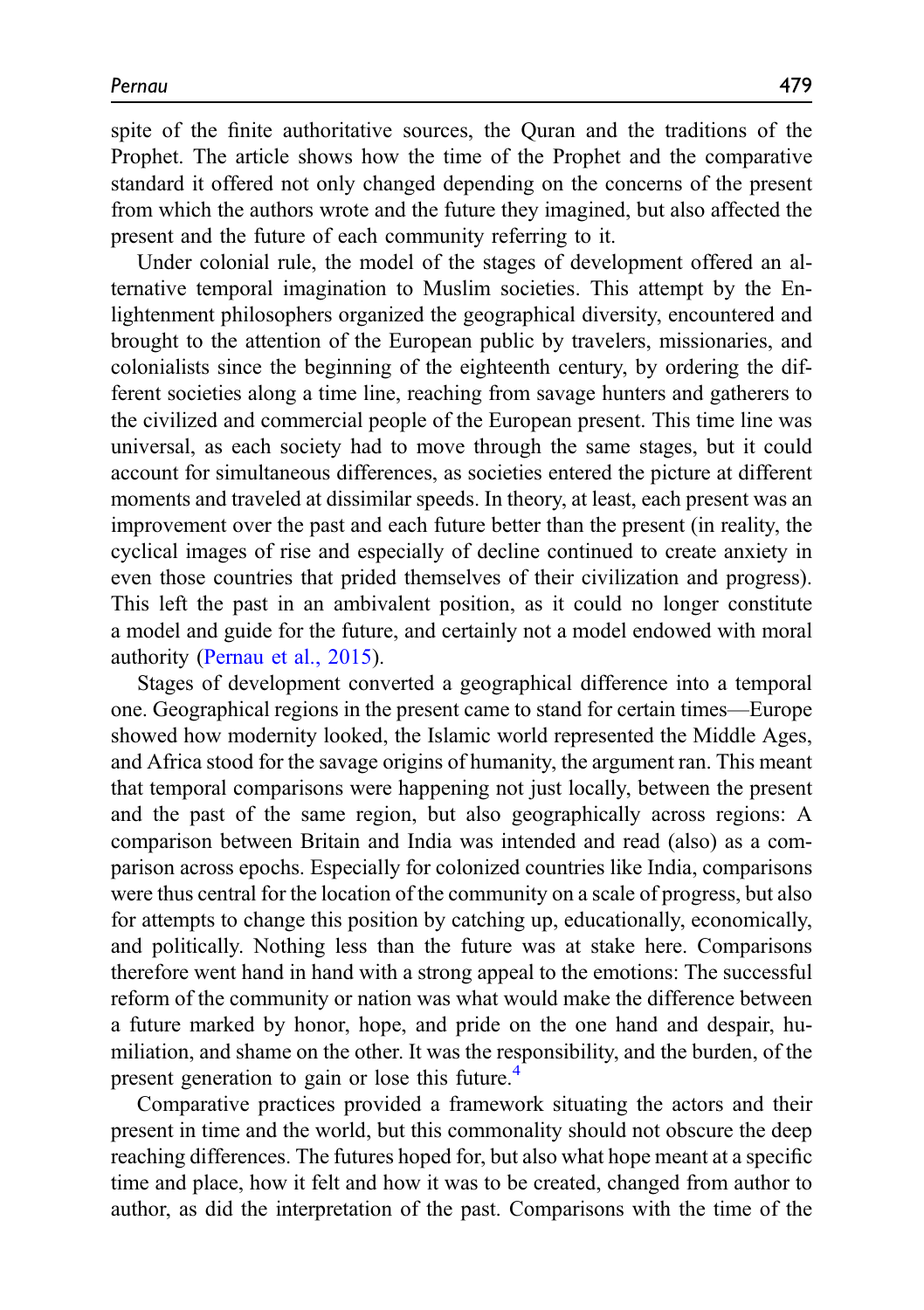Prophet had been central to Muslim conceptions of history, but also to theological and ethical discussions. They became even more important with Islamic reformism since the second half of the eighteenth century, which had shifted the emphasis from philosophy, often in dialogue with the classical Greek tradition, to the revealed sciences (manqulat). The study of the Traditions of the Prophet (*hadith*) and of his biography (*sirat*), which has always been an essential element, became the linchpin around which reformist theology revolved. At the same time, this created a highly emotionalized relation between the believers and the Prophet, which in turn powered what Annemarie Schimmel has called the "imitation Muhammadi" (1975: 144–58), the effort to model one's personal life as closely on the Prophet as possible, annihilating historical distance.

What changed in the late nineteenth and the twentieth century, this article argues, was the embedding of the comparison with the age of Medina into the other comparisons offered by colonial conceptions of time. This transformed its character in a rather fundamental way. In the following, I will offer a close reading of two authors from the Urdu-speaking sphere in India between the late nineteenth century and the Second World War, both of whom were hugely popular and influential in their times. The aim is not so much to contribute to the scholarship on these figures (Hali, at least, is already one of the better-researched Indo-Muslim authors). Rather, I aim to show that the way they compared their present with the same Prophetic time still led to results that allowed for a radically different imagination of the present and the future.

## Altaf Husain Hali: Education and civility

Born in 1837 to an educated but impoverished family in Panipat, about one hundred kilometers toward the north of Delhi, Altaf Husain received his education at the Husain Bakhsh mosque in Delhi, which was known for its connections to one of the Islamic reformist movements. This qualified him for jobs in the lower to middling colonial administration, where he learned about European knowledge in Urdu translation.<sup>5</sup>

In the 1870s, he met Saiyid Ahmad Khan, the leading figure of a different kind of Muslim reformism. After the failed Revolt of 1857, and even more so in the years of high imperialism, the only option to (re)gain political influence on a global scale for the nation, and on a national scale for the community, was seen in rapidly following the path traced by the "advanced" nations, adopting their civilization and knowledge. This was especially true for the Muslims, whom the colonial power dubbed as "fanatics," "bound in conscience to rebel against the Queen" [\(Hunter, 1871](#page-15-2)), and mired in dreams of lost glory.

Starting from the premise that the work of God, revealed through science, and the word of God, revealed in the Quran, could never contradict each other, Saiyid Ahmad Khan strove for a reconciliation of Muslim theology and Muslim worldly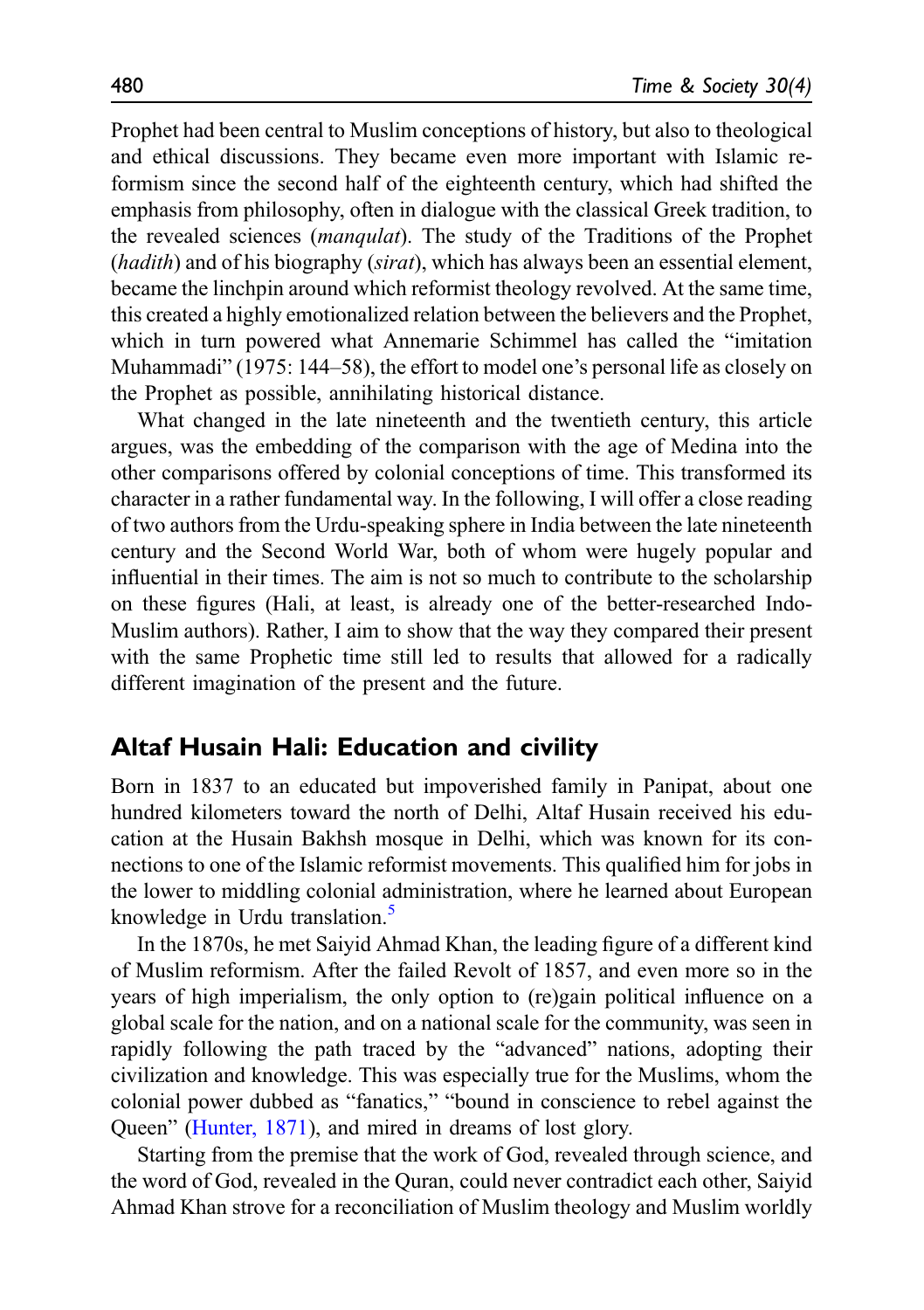knowledge with Western sciences. At the same time, the education he wanted to impart to the Muslim community went far beyond this knowledge and encompassed a broad program of civilization, which, he argued, would allow the Muslims to overcome their inertia and start progressing along the time line toward a bright future. Central to this project was the foundation of the Aligarh College, aiming to create a new generation of young men who were as modern as they were Muslim $<sup>6</sup>$  $<sup>6</sup>$  $<sup>6</sup>$ </sup>

Altaf Husain, who meanwhile had adopted the pen name Hali (the contemporary, the man of the present), became the poetic voice of the movement. At the request of Saiyid Ahmad Khan, he composed a long poem, entitled the *Madd o-*Jazr e-Islam (the flow and ebb of Islam), also known, by reference to its poetic form, as the Musaddas. Consisting of an introduction and 294 stanzas of six lines each, the poem is a passionate plea for the reform and renewal of the Muslim community. The publication gained immediate fame. It was recited at gatherings all over North India, moving the audiences to tears and paroxysms of passion; it sparked off numerous imitations, was adapted as a theater play, translated into other Indian languages, and rewritten for other religious communities.<sup>[7](#page-15-4)</sup> Saiyid Ahmad Khan famously endorsed the poem and claimed that if God asked him what he had done on earth, he would reply "I made Hali write the *Musaddas* and nothing else."<sup>[8](#page-15-5)</sup>

The Musaddas is woven around a multiplicity of interlinked temporal comparisons. The introduction recounts the life of the poet, skillfully preparing the reader for the topics of world history. The time of his youth, he tells us, was spent in chasing after "untold emotions and uncounted desires"  $(89)$  $(89)$  $(89)$ . He assumed "the false part of a lover" (89), feeling himself into the hyperbolic emotional world of Indo-Persian poetry and wasting his youth: "When my eyes opened, I realized that I was still exactly where I had started from." At this moment, an event happened, which divided his life into a before and after: "Suddenly, I beheld a servant of the Lord" (91), whom Hali never names, but who can be identified contextually as Saiyid Ahmad Khan. This encounter opened Hali's eyes, and he "beheld the new pattern (thath) of the age" (93). When he recognized how much "the condition of our people is ruined  $(tabah)$ " (93), he also realized that everyone was called to do what they could. As a poet, his task was to awaken and educate the people, and that was exactly what the Musaddas set out to do:

This poem has not, however, been composed in order to be enjoyed or with the aim of eliciting applause, but in order to make my friends and fellows feel a sense of outrage (ghairat) and shame (sharam) (97).

The preliminary stanza of the *Musaddas* sets up the stage for the temporalities that mark the entire poem: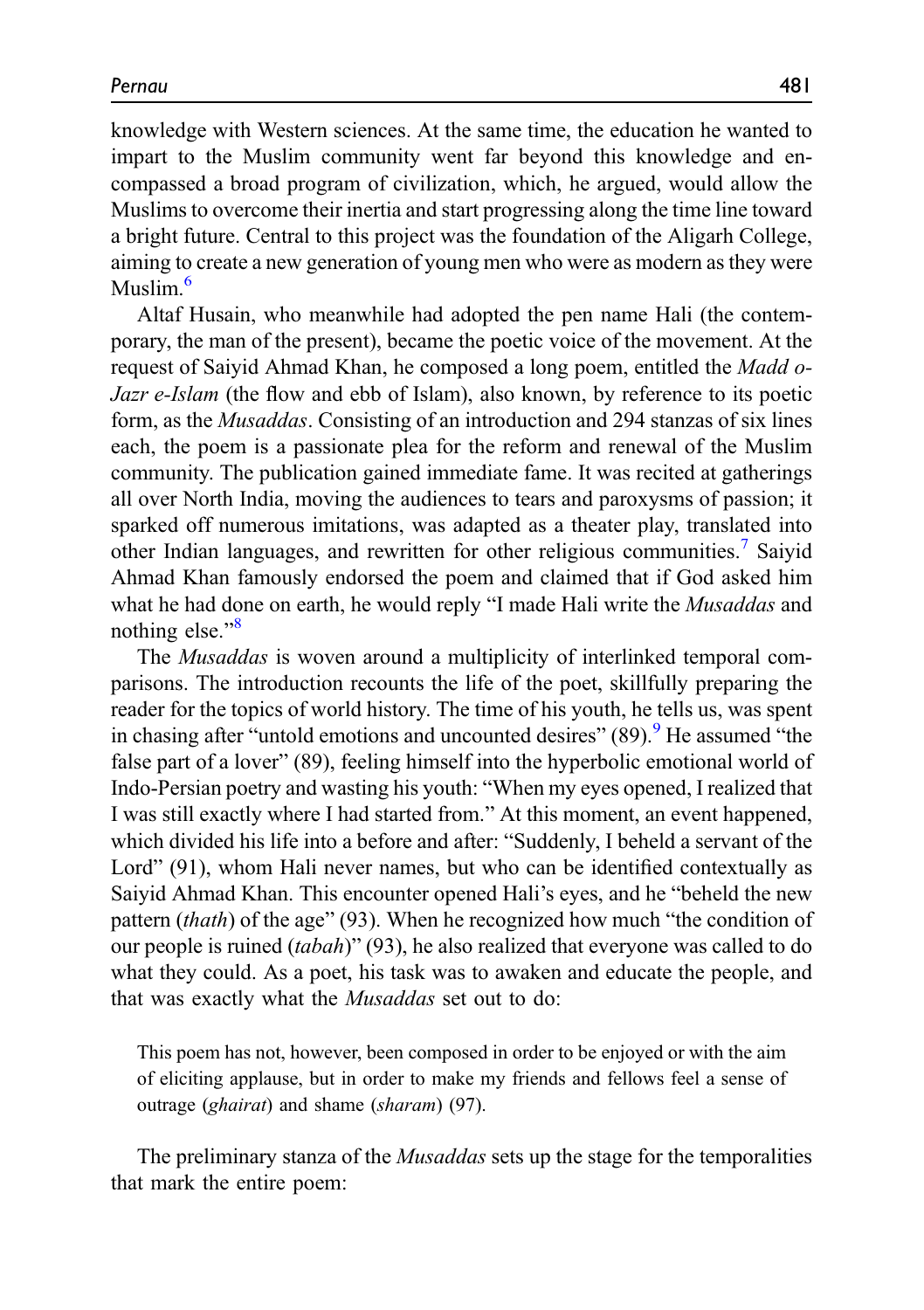If anyone sees the way our downfall passes all bounds, The way that Islam, once fallen, does not rise again, He will never believe that the tide flows after every ebb, Once he sees that way our sea has gone out.

Entering into the poem, the listeners have to confront the big question of their lives, framed as a call for comparison: "Who were you yesterday, and what have you become today!" (M4). The historical narrative starts with the Arabian Jahiliyya, the time before the arrival of the Prophet (M8-M20). As its name indicates, this was a time devoid of knowledge *(jahil*, ignorant, unlettered, and uncivilized). Arabia was a barren desert, with "no cultivation in the wilderness" (M10) and no "knowledge of the learning and art of Greece" (M11). As the Arabs were ignorant of the divine law, they not only worshipped idols but were also steeped in the depravity of barbarity: Their manners were savage *(wahshiyana)*, their quarrels were relentless and made "the whole country burst into flame" (M16). They spent their days gambling and drinking.

There was pleasure-seeking (ta'ayyush), there was obliviousness (ghaflat), there was madness (divangi): In short, their condition was iniquitous (burra) in every respect (M20).

All of this changed when God sent the Prophet:

Arabia, which had been covered with ignorance for centuries, Was transmuted in a single instance. The boat had no fear left of the wave of disaster. The wind had quite changed about (M25).

The message of the Prophet "implanted a new passion in the hearts of all" (M30). He taught monotheism and God's law to the Arabs, "the proper ways of carrying on their lives  $(adab)$ , and instructed them in all the subjects of civilization (tamaddun)" (M40). As a result, they realized the value and worth of time (waqt ki qadr o qimat) (M41), became passionately keen on learning (M43), developed qualities of loving kindness (M44), and cultivated an ethics of hard work (M48). They set about to travel and explore the world and learned about the benefits of trading (M52). This spiritual, moral, and worldly progress continued in the age of the caliphs. Turning the gaze beyond the lands of Islam, however, revealed nothing but darkness: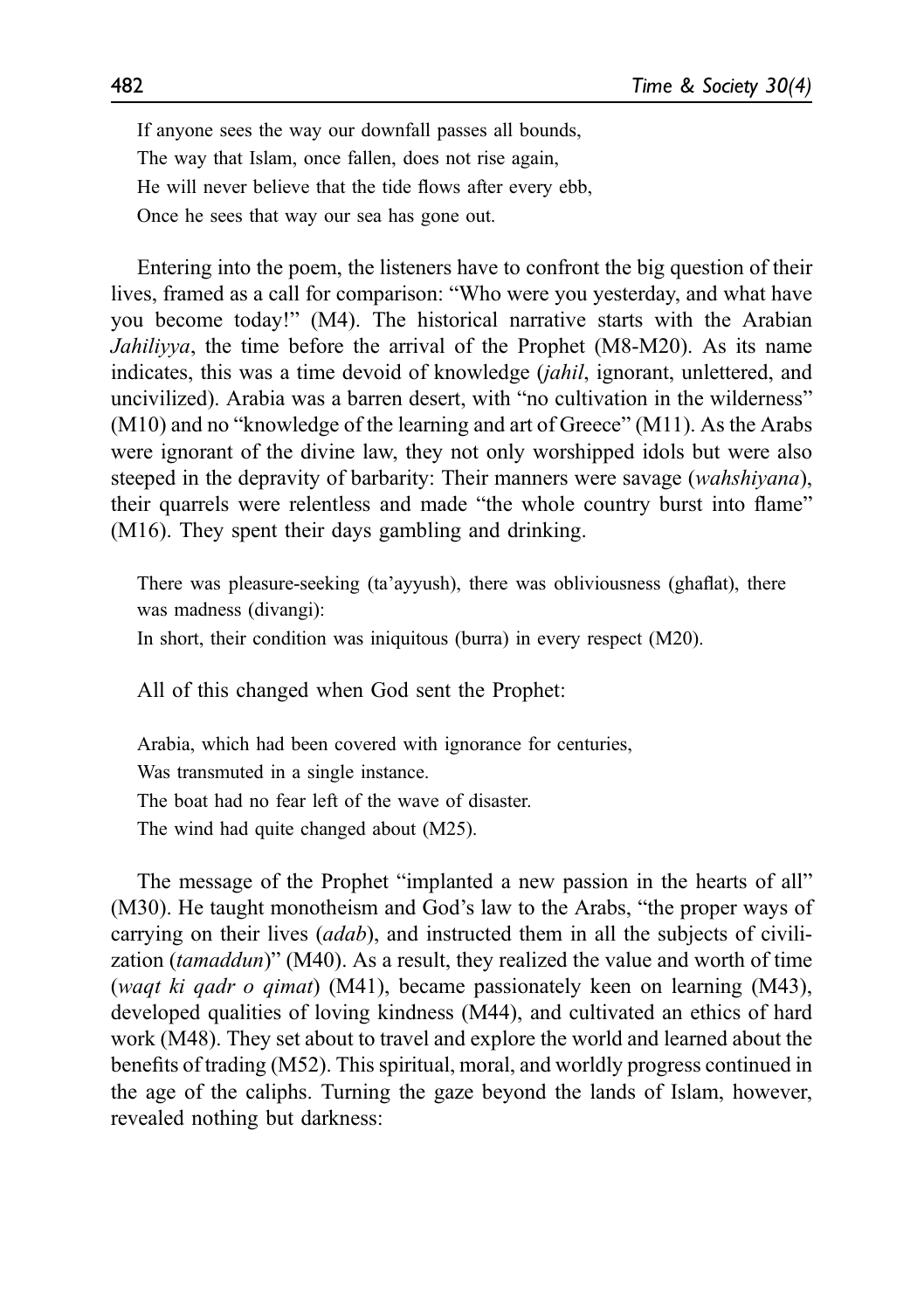Over every people lay the shadow of decline (tanazzul ka saya), Which had caused them all to fall from the heights. Those nations which are the stars of heaven today Were all hidden in the twilight of degradation (*pusti*) (M62).

It was the advance of the Arabs which "kindled the radiance" (M70) in this world of darkness. It brought learning and art to the Christians and taught morality and manners to the peoples. They reached the pinnacle of progress and civilization, and, "after sampling its flavor themselves, they gave it to others" (M95); be it astronomy, history writing, eloquence, or medicine.

But this flow did not last. "When the spring of purity became muddied" (M106), evil times befell the Muslims:

Science and arts took leave of them one by one. All their virtues were destroyed by degrees. Neither religion nor Islam was left. Only the name of Islam was left (M108).

This account is followed by a long description of the present-day condition of the Indian Muslims, who have not a trace of nobility left, "no honor among peoples," "no love for our own people," but "sloth in our hearts, arrogance in our brains, baseness in our thoughts and hatred for all excellence" (M122). This decay shows as much in moral depravity and the absence of civilization and education, as in the loss of worldly power and of the desire to explore the world in travel and trade. Again, comparison allows to locate the present on a time line, but here the time line is the Islamic one. It shows that the condition of the Indian Muslims has reverted to the Jahiliyya, as if the Prophet had never brought them the divine message—though they could not claim ignorance of His message. But it was not only Muslims that comparison allowed to place on this time line. Looking at the qualities embodied by the Europeans and even by the Hindus in the present age shows that they were the ones living according to the standards of the Prophet:

Those covenants of the Holy Law which we have broken Have all been firmly up held by the people of the West (M171).

They embody "the patriotism *(hubb ul vatan)* [which] is the sign of true believers" (M173), and they possess the philanthropic spirit which marked the community of the Prophet. Compared to them—and thus also to the time of the Prophet and of the caliphs—the Indian Muslims present a picture of utter degradation, which Hali hammers in, stanza after stanza, sparing no profession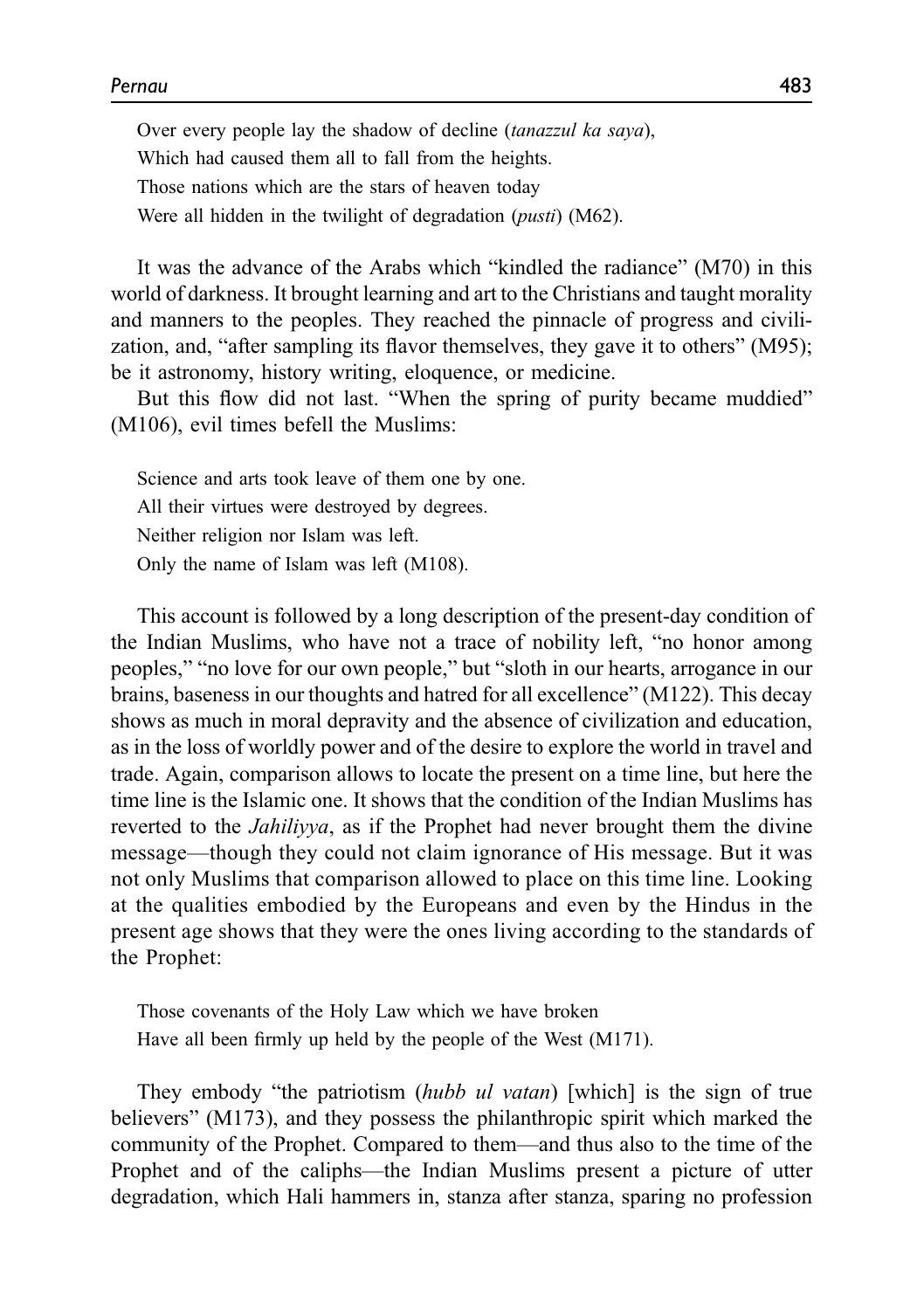and no social group in his scathing criticism. Thanks to the benevolence of the British Government, the pathway to progress is wide-open, but still, sunk in dreams of past glory, the Muslims refuse to embark on this route.

We can thus note a number of entangled temporal and geographical comparisons: Following the Islamic tradition, Hali shows the transformative arrival of the Prophet, which divides history into a before and after, comparing the Jahiliyya to the perfect community that the Prophet established and the caliphs continued. This flow was followed by a new ebb, which in turn is compared both to the ideal polity in Medina and to the Jahiliyya. This poetic movement could still fit into the cyclical worldview suggested by the title of the poem. However, it gets complicated by the introduction of other peoples: The Europeans, steeped in darkness, also become enlightened through the encounter with the Islamic culture. As shown by comparing their state before and after this engagement, it is by becoming Muslim in everything but faith that they reached their present heights. Two time lines are informing the comparisons at the same time: The time line of the stages of developments establishes the Europeans at the spearhead of progress, anticipating the future. It provides a geographical-cum-temporal comparison with present-day Indian Muslims, which shows the belatedness of the latter. The same characteristics, applied to the Islamic time line, show the present Europeans as matching the qualities of true Muslims of the Prophetic time, which they learned from them earlier.

Both the Enlightenment and the Islamic time line depended on a number of criteria in order to decide where to place a people. The Prophetic time, to which corresponds the position at the vanguard of progress, is marked by moral and emotional qualities: First, piety, as an orientation toward an ethical way of life, compassion, and patriotism, as the love of the community and the nation; and second, the appreciation of time and the willingness to work hard, leading to material progress. These values are inculcated through the education of an elite whose task is to keep the arts and sciences bright and to develop them further, but also through the reform of the entire community, transforming them into moral subjects.

Both time lines also place a premium on habitual emotions observable in a society for its classification ([Pernau, 2014\)](#page-16-1). The emotions of the Jahiliyya and the age of barbarity are uncouth and lack refinement. Subjects have never learned proper discipline or to strive for a balance; they are overwhelmed by what they feel at any given moment and thus neither able to control their passions nor to sustain beneficent emotions over a longer period. They cannot resist the urges of their lower soul nor of their body. The emotions the Prophet taught his community, and through them, the whole world, as well as the emotions of a civilized and progressive society are well-balanced without being lukewarm. Even passionate feelings for the community or the nation or for those in need of help and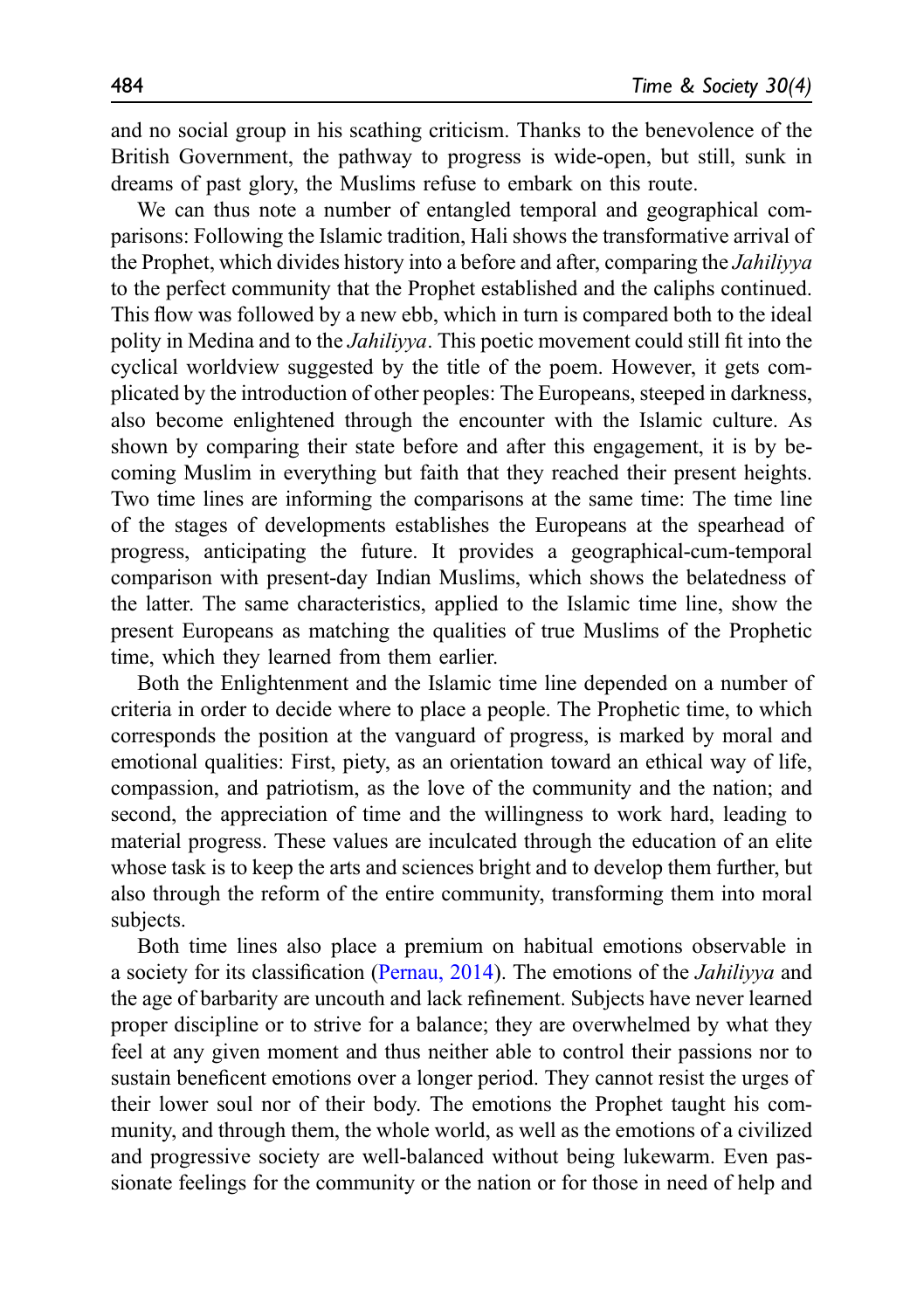solidarity remain in control of rationality and the will and never cross the boundaries set by the moral and religious law.

Emotions, we can conclude, are at the center of identity of a society and an age. Their comparison allows the establishment of a hierarchical order that establishes relations not only between epochs and between geographical spaces, but also between time and space. If emotions are one of the main standards for comparison, if not the central one, Hali's text has also shown that comparison itself is never devoid of them, but raises intense feelings of pride and shame, of hope and despair, and of longing and disgust. Hali virtuously played with all of these, and he considered himself successful in what he did. The second edition of the Musaddas, published seven years later, includes a new introduction, in which Hali reviewed the success of his poem and decided that the emotions it has aroused give cause for hope. "The community itself may be unchanged, but its attitude is changing. So even if the time for praise is not yet come, disapprobation ought certainly to be diminished" (101). He also added more stanzas to the poem, concluding on a much more promising note. While the flow of Islam had given place to the ebb, the ebb might still turn into a new flow—if the Indian Muslims followed the leadership of Saiyid Ahmad Khan and wholeheartedly took up the agenda of his Aligarh movement.

# Bahadur Yar Jang: Military and manly virtues

From North India in the 1880s and 1890s, we move to the princely state of Hyderabad, situated on the plateau of the Deccan, in the 1930s and 1940s. At first sight, this is a big step. Unlike the territory called British India, the 500 odd princely states, varying in size between large estates and Hyderabad, whose territory matched that of England and Wales put together, were still governed by Indian rulers. Though the British exercised a form of paramountcy, which ensured that they could always enforce their interests if they wanted, they made sure to preserve a certain autonomy for the states making up an "Indian India," if only to use them as a counterweight against the national movement. Hyderabad, one of the successor states of the Mughal Empire, prided itself in this heritage—many nobles and the ruler himself traced their ancestry to the Mughal court, and the courtly language and culture consciously kept a Mughal flavor.

In reality, the borders between Hyderabad and the rest of India had always been porous. Like a number of men of the Aligarh movement, Hali had been granted a stipend by the ruler of Hyderabad; others had moved to the Deccan in search of job opportunities and had distinguished careers in the higher administration of the state. They had notably contributed to the modernization of the state's administration and rendered it more efficient, though not necessarily more responsive to the public at large.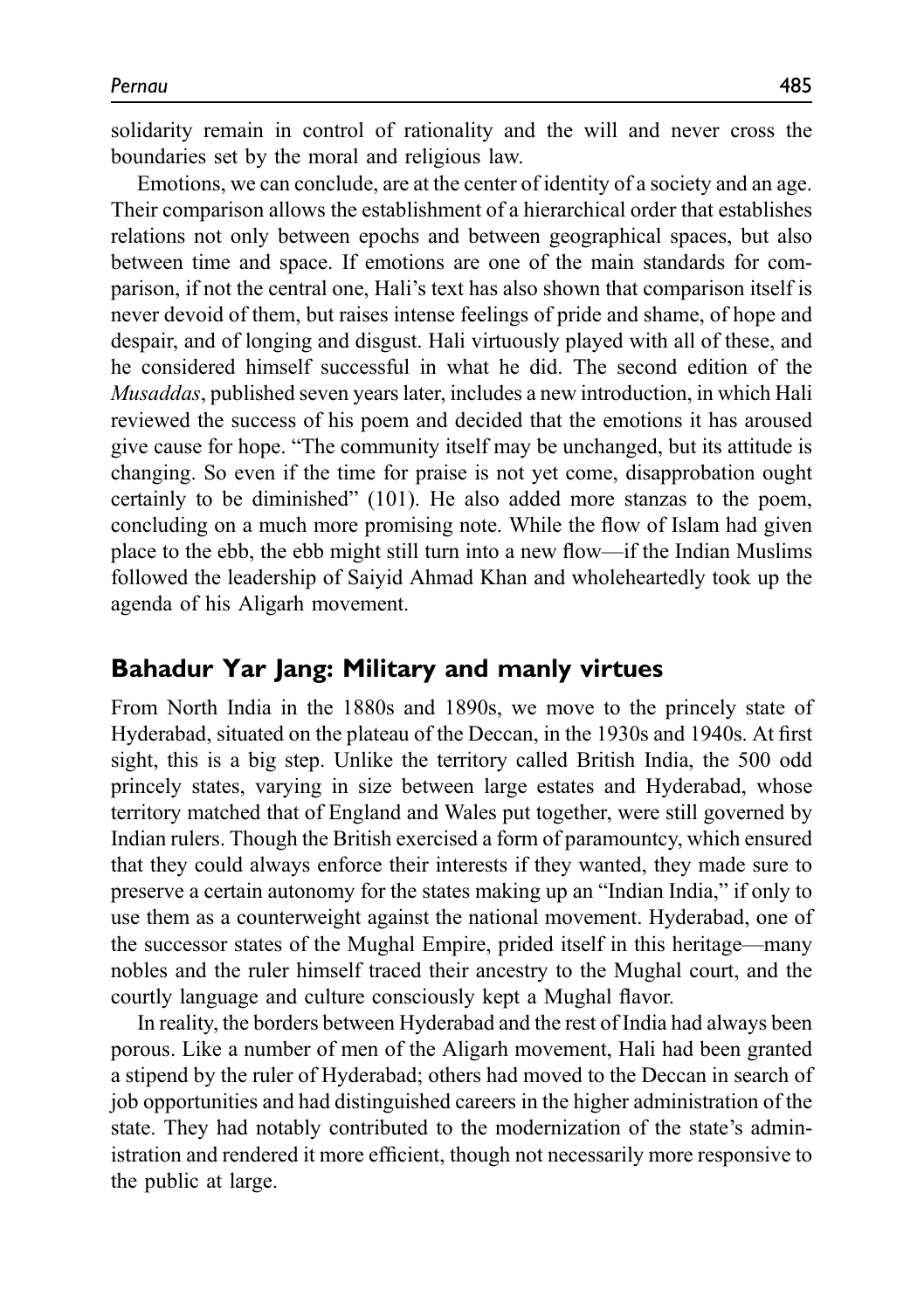The mobilization of the national movement and the struggle for the inclusion of new strata of population in the political process, too, had an impact on Hyderabad in the twentieth century. This increased even further after 1935, when the new Government of India Act made a further devolution of power dependent on the creation of a federation encompassing both British India and the princely states. While the British hoped that the inclusion of the Princes would mean a strong conservative block in the center, for the political parties, this was an added incentive to push for constitutional reforms in the states, which would have given them a voice in the state governments and thus circumvent the British strategy ([Bawa, 1992](#page-15-7); [Benichou, 2000;](#page-15-8) [Pernau, 2000](#page-15-9); [Roosa, 1998](#page-16-2)).

It is against this background that the speeches of Bahadur Yar Jang have to be read. He was born in 1905 into a middling family of the nobility and received the traditional education and training of a noble. Early in life, he developed an interest in soldierly activities. After the death of his father, Bahadur Yar Jang took over the responsibility for his family and the estate, which, he discovered, was highly indebted. He started not only to reduce the expenses, and succeeded to pay off the debts in less than ten years, but also imposed a more austere Islamic code of behavior on the family. The reform of the lifestyle of the nobles, whom he saw as steeped in luxury, lacking moral virtues and manliness, and whom he therefore judged unfit to lead the regeneration of the Muslim community, became the central thread weaving through his work.

Bahadur Yar Jang was a brilliant orator, probably one of the best in Urdu in the twentieth century. He also was a successful organizer of associations and popular movements. In 1927, he founded the Hyderabad branch of the Tablighi Jama'at, a missionary organization addressing communities at the lower end and outside of the caste system, which also formed the target of Hindu reform movements. Traveling the countryside of Hyderabad for three years, he claimed to have personally converted more than 5,000 persons. He also established a branch of the Khaksar movement, a paramilitary volunteer organization in Punjab, which regularly held public parades and camps to train young men in military virtues. It aimed at building up their physical strength and their ability to handle arms and thus put them in a position to defend the community against real and imagined dangers, but also to transform their character and to enhance their masculinity. Finally, he founded his own political party, the Majlis-e Ittehad ul Muslimin (Association for the Unity of the Muslims), which took over the training program of the Khaksars and became one of the political forces to be reckoned with from the late 1930s onward. After the death of Bahadur Yar Jang in 1944, the party further radicalized, took over the government, and became one of the central reasons for the military intervention of the Indian Army in 1948 and the annexation of the state  $\frac{10}{10}$  $\frac{10}{10}$  $\frac{10}{10}$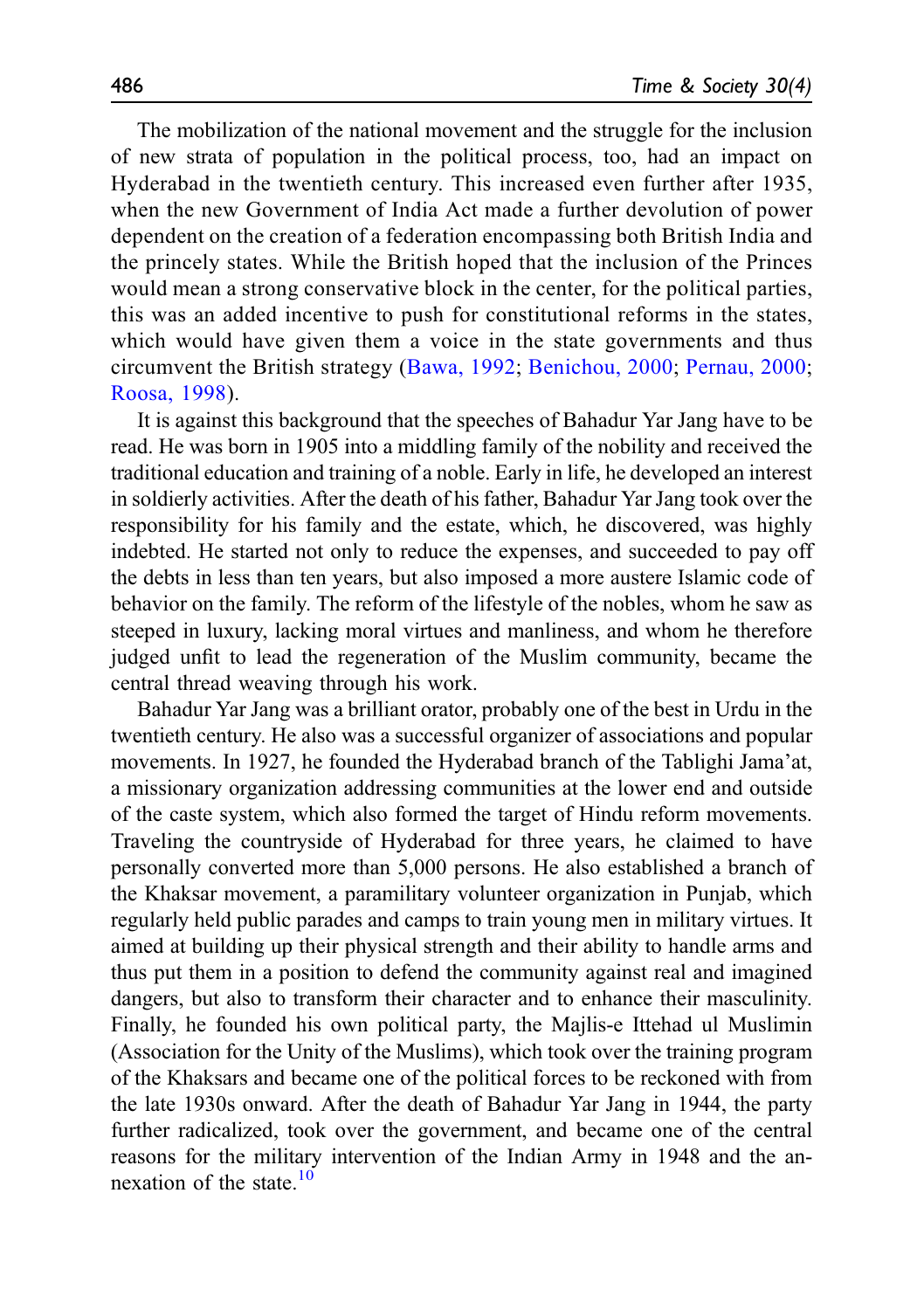In the following, I will look at three texts by Bahadur Yar Jang or his immediate surroundings in a chronological sequence. The first was a speech that Bahadur Yar Jang gave in 1933 in Delhi, after returning from a long trip that had led him through many of the Islamic countries from Afghanistan and Central Asia to Iran, Turkey, the Middle East, and the Hijaz. The speech was published widely in the Urdu Press under the heading "Where is Asia going?" ([Ahmad, 1981](#page-15-11): 341– 366). While the interest of his travels had been focused on the twentieth century only, on its revolutions and their results *(inqilab o nata'ij)*, Bahadur Yar Jang explained that "no true picture could be drawn without looking at the past" (345). Until the eighteenth century, the sun of the grandeur and magnificence of the East had shone brightly. Since then, however, decline *(tanazzul)* had set in. "Both the rulers and their subjects have become the prey of the worship of luxury ('aish *parasti*) and the quest for repose (*aram*). ... Instead of war (*razm*), they enjoyed revelries (bazm). …The successors of the rulers of old … have become figures of chess and paper tigers," thus allowing the West to seize power (346). But "the fire of the Great War has emblazed the dry wilderness of Asia with the sparks of passion (ahsas) and awakening (bedari)" (349). This awakening was not limited to politics, but encompassed also economic, and most of all, mental progress (*dimaghi taraqqi*). The history of the East shows that it has always been the cradle of knowledge and wisdom ('ilm, hikmat). Through its laziness, it had lost its treasures to the West, but now is recovering its heritage, together with anything the West might have added (350). To someone raised on the imagery of Hali's Musaddas, this speech would have sounded familiar. The language of battle is not absent in it, but it is still rather subdued—it is a battle for progress, rather than a military battle. The Muslims have forgotten their Islamic history, the many centuries that they ruled over Spain, Hindustan, Iran, and the countries of Arabia. Now, Bahadur Yar Jang exclaimed, "it is time to wake up. … Islam is our support. This religion has once already initiated progress and will do so again" (363).

A short time later, the tone changed. In 1937, Bahadur Yar Jang gave a speech at a training camp for young volunteers in Hyderabad [\(Ahmad, 1981](#page-15-11): 52–66). Again, we find the condemnation of luxury and repose—some of the young men seem to have complained about the hardship of the exercises. He reminded them about the despondency and shame (zillat, sharm) of the community, who had become strangers to the sword and spear and had instead taken up musical instruments. Instead, he urged them to recall the days "when the Lord of the Two Worlds and the Seal of the Prophets [titles of the Prophet Muhammad] had spent his nights on the back of unsaddled horses, staying awake through the nights, his blessed feet swollen," and his followers were so hungry that they "tied stones on their blessed stomachs" (53). "The secret of strength lies in unity  $(iam'iat)$  and militarism ('askariyat). … History (tarikh) did not give Muslims a place on her forehead, until they took up the sword" (55). These are the secrets of life (raz-e hayat aur sirr-e zindagi) (53), the evolutionary laws established by nature (fitrat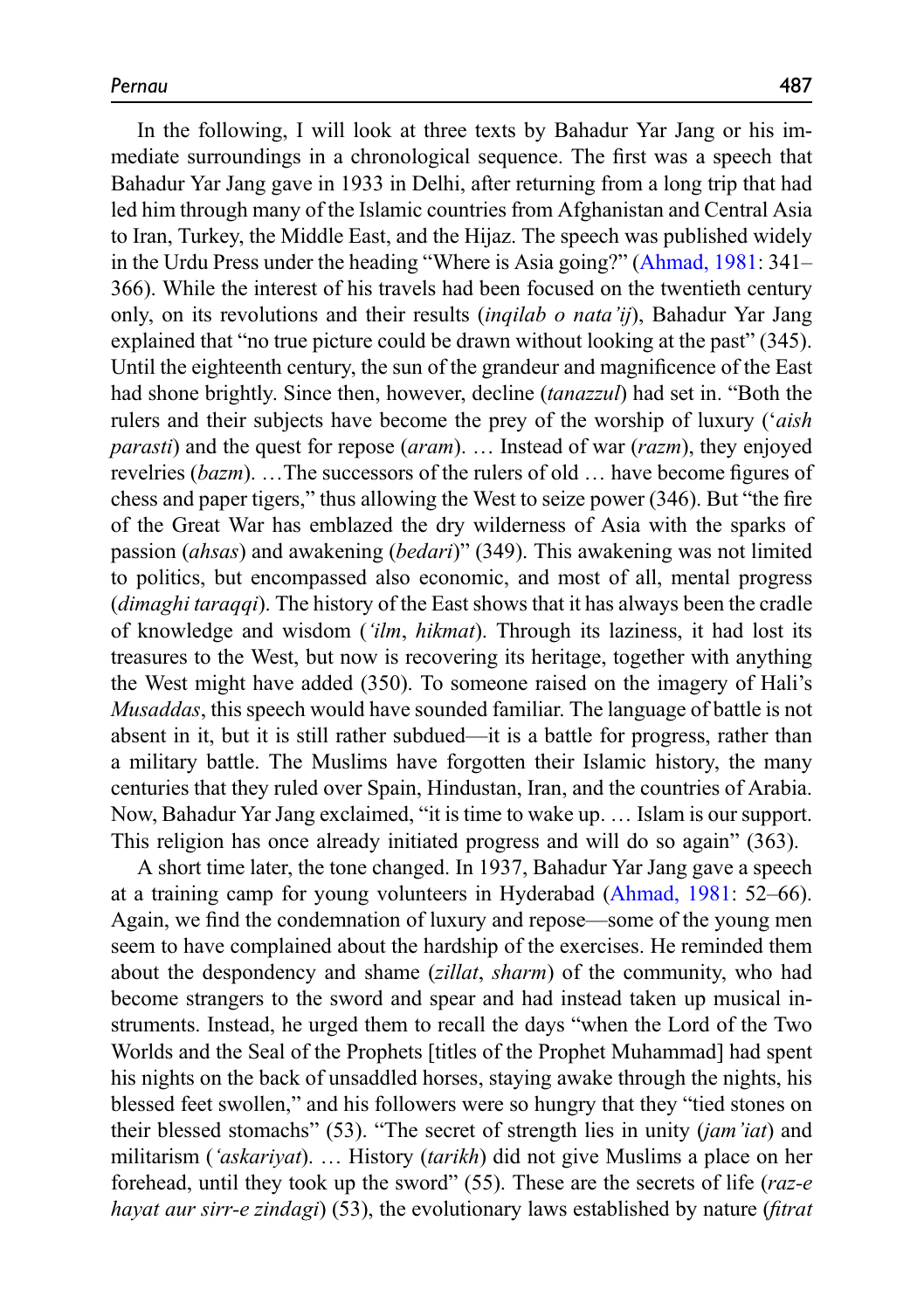ke mugarrar kardah usul-e irtiga') (57). Anyone, who wanted to know the conditions for a people to become victorious, had only to read the history of the world (62). As young men, Bahadur Yar Jang exclaimed again and again, their task was to prepare for the coming military battle, through service, obedience, fearlessness, and hard work.

These shifts in temporal comparisons were fully developed in 1941, in a history of the Majlis-e Ittehad ul Muslimin, the political party representing the radical Muslims of Hyderabad that Bahadur Yar Jang joined and reorganized in 1937. It cannot be ascertained whether Bahadur Yar Jang himself was the author of the text, but it certainly bears the imprint of his ideas and was checked by him before going to print [\(Majlis-e Ittehad ul Muslimin, 1941](#page-15-12)). In the time between the two texts, the political situation in Hyderabad had seen a deterioration of the relations between the Hindu and the Muslim communities, centering on questions of the constitutional reform of the State, but also leading to an increasing number of communal clashes. In the beginning, the Majlis had claimed to sustain the traditional structures of Hyderabad. However, from the end of the 1930s, their support of the ruler and his throne went only so far, as they could be seen as a symbol of Islamic government and as representing the Muslim community at large. Bahadur Yar Jang was increasingly willing to back up these claims through the power of the street—meaning that the battle, which had still loomed very much in the future in his speech of 1937, had become an everyday reality for the readers addressed in this text. Like for the other texts considered so far, here too the remembrance of the rise of Islam provides the starting point:

About 1400 years ago, and 571 years after the birth of Isa [Jesus], the Messiah, the cloud of God's mercy arose and spread all over the world. It shed its rain everywhere, and there was no grain of dust that was not touched by it. Iran, Turan, Africa, the Sahara, Spain, everywhere there was mercy and peace (*rahmat o rahat*). And not only the soil of the earth, but also the human heart and mind were irrigated by his mercy (17).

But unlike in Hali's text or even the earlier speeches of Bahadur Yar Jang, decay set in almost immediately. The Umayyad caliphs (661–750 C.E.) were the first to spoil (gadla) the message, which therefore never reached India in its full purity (17). From there, decline set in, long before the Muslims lost their power. Even the Mughals, for long the epitome of Muslim civilization and supremacy, were nothing but dirt (*alaishat*) (19) and forgot the divine message in their search for pleasure. Asaf Jah I, the first ruler of Hyderabad, saw the ruin (tabahi) looming and therefore proclaimed his independence. The wealth *(rafahiyat)*, peace *(chain*, sukun), and freedom from care he and his successors provided for the Muslims of the Deccan, however, made them selfish and lazy, and here too, the decay set in  $(19-20)$ .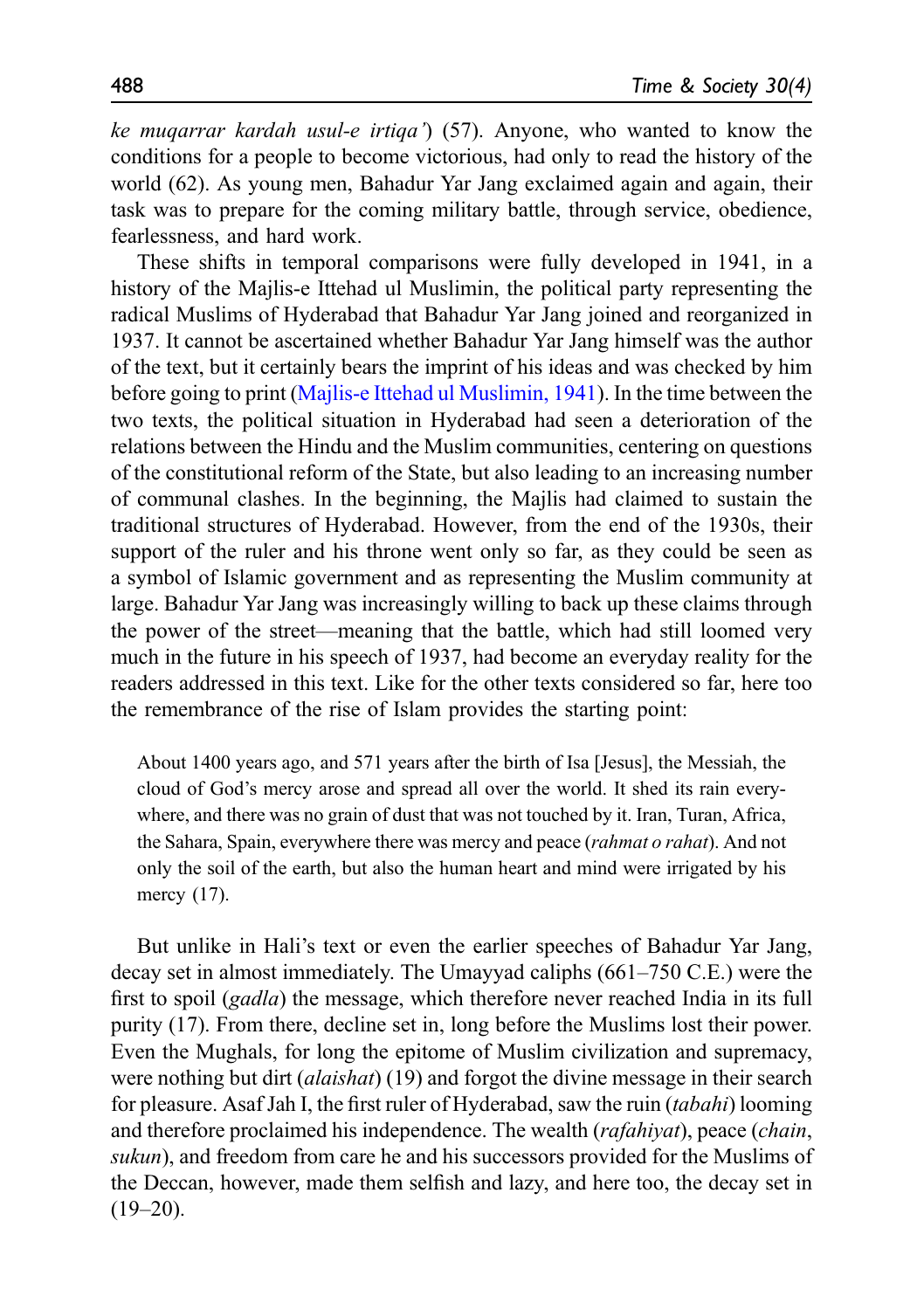For a fallen people wishing to rise again, Bahadur Yar Jang explained, it is important to have a correct feeling for their present condition, to remember their magnificent past, to aim at repeating the deeds of the ancestors, and to awaken the longing for glory in all members of the community. The memory of the past is more than the recalling of an interesting story. Only if it touches their hearts and raises their feelings of devotion (fidviyat ka jazba), will it provide material for insight and again lead them towards progress (20–21). Today's gatherings, however, "are not concerned with how to transform the community; they do not cultivate ideas about the past (mazi ka khayal), nor feelings for the present (hal ka *ahsas*) or thoughts about the future *(mustagabil ki fikr)*" (32). This needs to change, if the Muslims are going to face the battle for leadership, which has already begun. It is only by cultivating their feelings of sacrifice and devotion (jazba-e isar o fidviyat), filling their mind with restlessness (iztirab o tarab) and making their heart tremble during daytime and their eyes cry during the night (31), that they will come out victorious.

## Time of the Prophet–times of the Prophet?

Both in Hali's Musaddas and in the speeches and writings of Bahadur Yar Jang, the comparison of the present to the past, and notably to the time of the Prophet, evoked strong emotions. This is not surprising, as the ideal of passionate feelings (josh) had gained currency in India (as in other parts of the world) since the turn of the century. If decay and degeneration were the problem diagnosed, passions were a central element of the solution. Only peoples who were young, virile, and hotblooded had a chance to triumph in the struggle for survival, pitching nations and communities against each other ([Pernau, 2019a\)](#page-16-3). Both of the texts also agree in the central position they give to the time of the Prophet and to his example. From there onward, however, they increasingly diverge. Hali saw the Prophetic time as the beginning of a long flood, encompassing not only the early caliphs, but also the dynasties that followed them. Nor were Muslims the only ones who could embody the virtuous character that marked these times. Since the Renaissance had brought Europeans into contact with the teachings of the Prophet, their times, too, had become a standard for Muslims of the present against which to compare themselves. For Bahadur Yar Jang, on the other hand, the time appropriate for comparison had shrunk, first to Muslim empires of the past and then to only the time of the Prophet and his immediate successors.

To this corresponds the difference in the standards according to which the present and the past were compared. Hali insisted on education and civilization as the most important markers, hardly mentioning military conquest at all. This was very much in tune with the interpretation of the Aligarh movement, which saw education as the moving force of history, whether at the time of the expansion of Islam, in colonial rule over India, or in the recovering of the Muslims' position at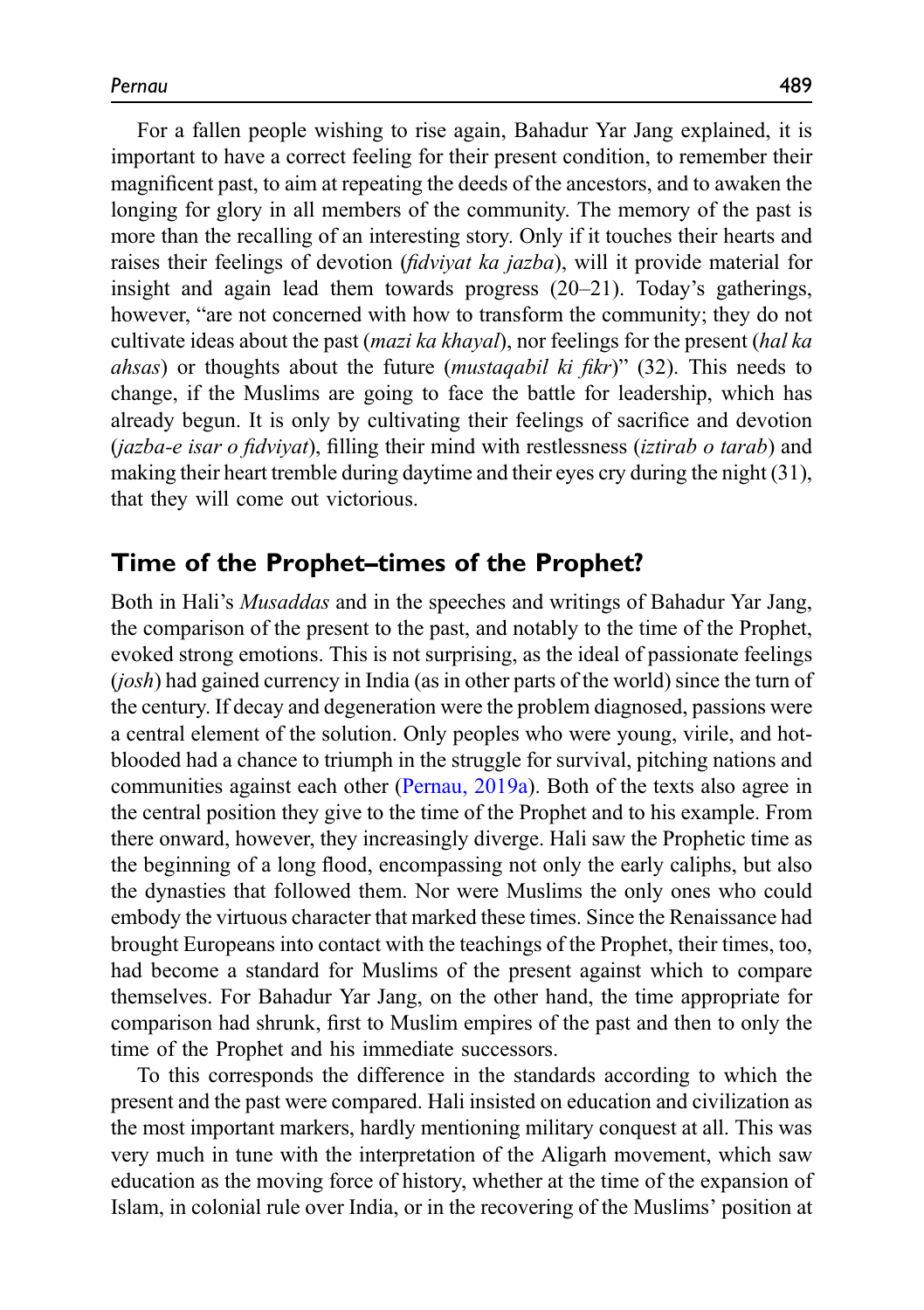the apex of society. Bahadur Yar Jang, after his speech from 1933, drops almost all reference to education—for him the Prophet was not the most civilized of human beings, but distinguished by his military virtues, by his willingness to sacrifice everything and to endure, even to revel, in bodily hardship. The conquests of the early Muslims were not due to their civilizational superiority, but to their manliness, which enabled them to wield military power. The time of the Prophet, depicted in both instances, looked so different to warrant the plural: times of the Prophet. If prompted, neither Hali nor Bahadur Yar Jang would have denied that the Prophet possessed the virtues the other ascribed to him. On their own, however, they did not accord them much importance. The authoritative sources depicting the Prophet, though limited, allow different emphases and a wide range of interpretations.

These differences played out with regard to the emotions ascribed to the Prophet and His companions, but also to those Hali and Bahadur Yar Jang aimed at arousing in their audiences. Both agreed on the need for passionate endeavors: Only a community that cared about their religion, their honor, and their place in the world to an extent that every individual was ready to sacrifice his all could aspire to the future God had prepared for them. But whereas Hali and the Aligarh tradition were still rooted in the ideal of civility, of balance, and of the transformation of the emotions into a beautiful and well-ordered garden, for Bahadur Yar Jang passions were no longer only a mobilizing force, but had acquired a valance of their own.

At one level, both the authors analyzed in this article can be read as responding to colonial knowledge. The Aligarh movement explicitly placed its hopes on the collaboration with the colonial government and was confident that this would enable the Muslim community to overcome its deficit in education. Bahadur Yar Jang did not mention Western knowledge, but he was obviously familiar with the debates on Social Darwinism and the survival of the fittest. However, the close reading of the texts has shown that their response was premised on the integration and reinterpretation of colonial knowledge into Islamic perceptions of history, theology, and moral philosophy that deeply transformed the British concepts, a transformation which went deep into their substance and not only cloaked them in some oriental garb.

Temporal comparisons, within a European framework, can be distinguished by their orientation toward the past, the model of the "Golden Age," or toward the future; here, the concept of progress as a category of movement would be central. Neither Hali nor Bahadur Yar Jang can be subsumed under this distinction. The Prophetic time is at the center of their comparisons; it provides the standard for the evaluation of their present and the guideline for the future—even if the juxtaposition of the two authors shows how broad the range for an imagination of the past and the future could be. However, the Prophetic time is not only situated in the past but is also the age of the most perfect form of progress (taraqqi).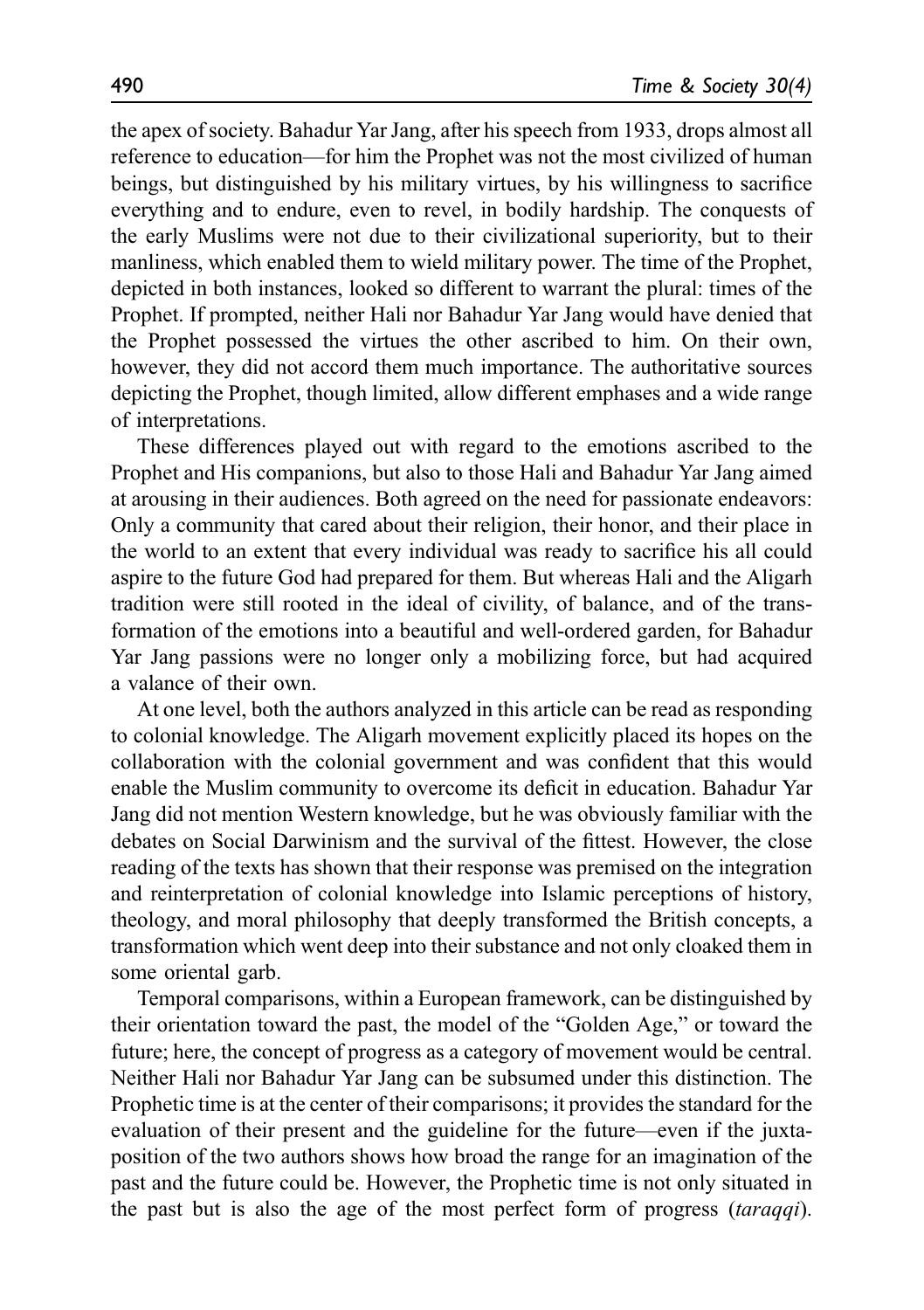Reverting to the past thus also means, with one and the same movement, advancing toward the future; comparing the present to the Prophetic times is an indication how far the community is ready to face the challenges of the future.<sup>[11](#page-15-13)</sup>

Expanding our horizon beyond European models may thus constitute a further contribution to the current efforts to problematize the distinction and unidirectional sequence of the past, the present, and the future. Practices of comparison succeed only to a small extent at keeping these categories separate—"this is how we were in the past, and that's what we have become today." More often, they show how much the past is informed by the present, if not by the future, and how much the present and the future cannot be thought without reference to the remnants of the past. Though the orientation to the past will often need the certainty of a singular, unequivocal time, the analysis of temporal comparisons shows the irreductability of time's plurality.

### Acknowledgements

This article could not have been written without the many discussions I had over the years with three exceptional (former) PhD students, each working on temporalities in their own way: Frederik Schröer (Re-assembling the Feeling Community. The Transformation of Tibetan Buddhist Ethics in India, 1930–1970), Daniel Kolland ("As the Future Comes in Sight, the Past Should be Wiped Away"—The Ottoman Journal Servet-i Fünûn, Struggles of Historicity, and Global New Time), and Luc Wodzicki (The Virtuous. Political Communication between the Italian States and the Ottoman Court in the Age of Mehmet II (1453–1481)). Frederik also provided detailed comments to the first draft of this article, which are gratefully acknowledged.

#### Declaration of Conflicting Interests

The author(s) declared no potential conflicts of interest with respect to the research, authorship, and/or publication of this article.

## Funding

The author(s) received no financial support for the research, authorship, and/or publication of this article.

### ORCID iD

Margrit Pernau **I** <https://orcid.org/0000-0003-1635-3452>

#### **Notes**

- <span id="page-14-0"></span>1. For a beginning, see [Bashir \(2019\)](#page-15-14).
- <span id="page-14-1"></span>2. For instance, the monumental history of India in ten volumes by [Zakaullah \(1897](#page-16-4)– [1915\).](#page-16-4)
- <span id="page-14-2"></span>3. For a wonderful analysis of the work of Shibli Numani, see [Bruce \(2016\).](#page-15-15)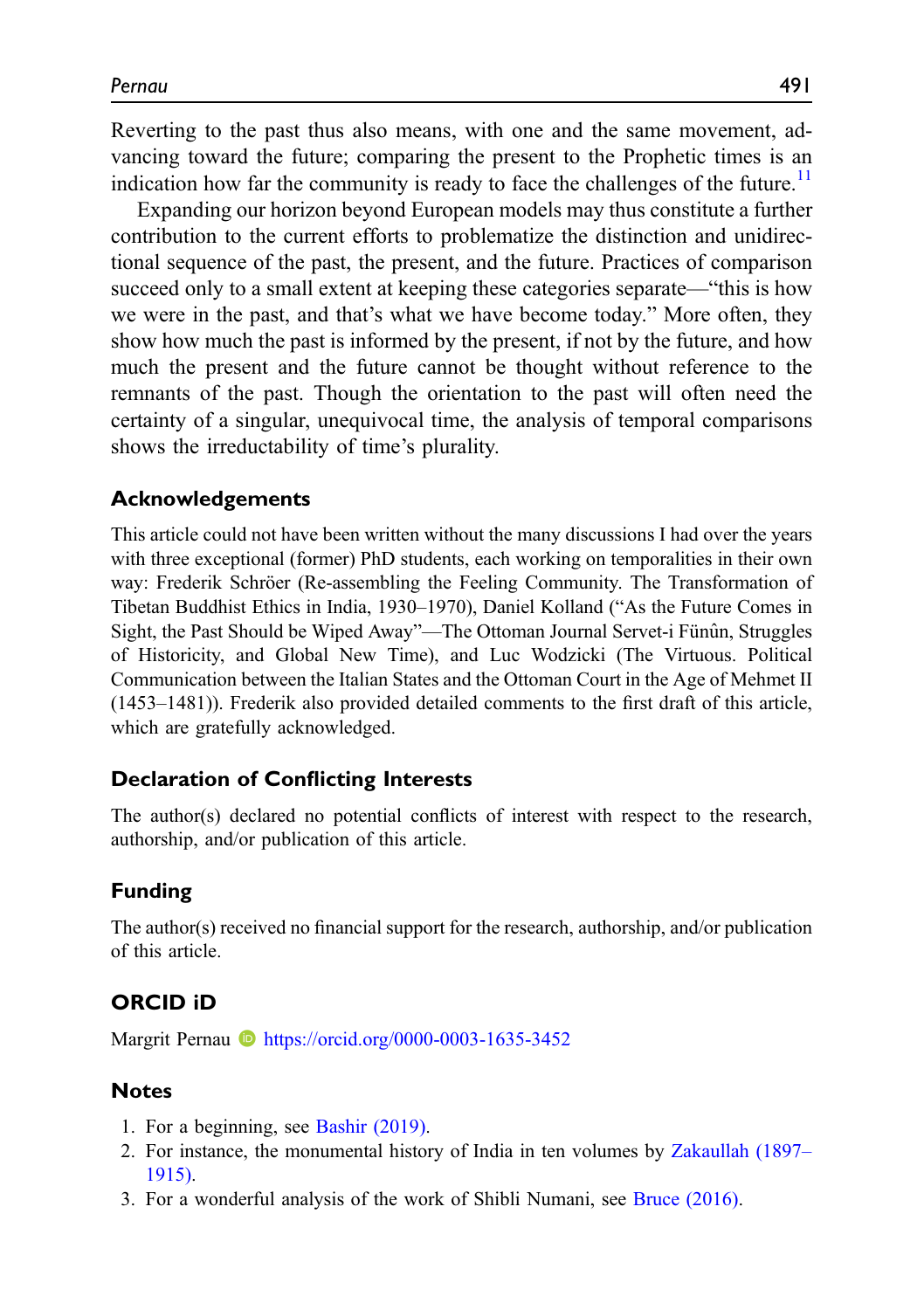- <span id="page-15-0"></span>4. For a case study on the emotions of temporal and geographical comparison, see [Pernau](#page-16-5) [\(2019b\)](#page-16-5).
- <span id="page-15-1"></span>5. Biographical accounts of Altaf Husain Hali can be found in the introduction of [Hali](#page-15-16) [and Minault \(1986\)](#page-15-16); the introduction of [Majeed and Shackle \(1997\)](#page-15-17); and [Steele \(1981\).](#page-16-6)
- <span id="page-15-3"></span>6. Still unsurpassed: [Lelyveld \(1978\).](#page-15-18)
- <span id="page-15-4"></span>7. A detailed history of its reception can be found in the introduction of Majeed and Shackle (1997).
- <span id="page-15-5"></span>8. Quoted in [Tignol \(2016\)](#page-16-7).
- <span id="page-15-6"></span>9. All translations are from [Majeed and Shackle \(1997\)](#page-15-17), unless otherwise indicated. Numbers indicate page numbers, numbers preceded by M refer to stanzas.
- <span id="page-15-10"></span>10. There still is no study of Bahadur Yar Jang available in English. For publications in Urdu see the near contemporary biography by [Muhammad \(1973\)](#page-15-19) and the magisterial three-volume work by [Ahmad \(1986\).](#page-15-20)
- <span id="page-15-13"></span>11. For a more detailed investigation of the concept of progress in the Aligarh tradition, see [Pernau \(2019b\)](#page-16-5).

#### **References**

<span id="page-15-20"></span><span id="page-15-11"></span>Ahmad NuD (1981) Bahadur Yar Jang. Siyasi Taqarir. Karachi: Qaid-e millat Academy.

- Ahmad NuD (1986) Sawaneh-e Bahadur Yar Jang. Hyderabad: Bahadur Yar Jang Academy.
- <span id="page-15-14"></span>Bashir S (2019) Islamic pasts. Histories, concepts, interventions. Special Issue of History and Theory 58(4): 1088–1107.
- <span id="page-15-7"></span>Bawa VK (1992) The Last Nizam. The Life and Times of Mir Osman Ali Khan. Delhi: Penguin Books.
- <span id="page-15-8"></span>Benichou L (2000) From autocracy to integration. Political Developments in Hyderabad State (1938-1948). Chennai: Orient Longman.
- <span id="page-15-15"></span>Bruce GM (2016) Classical Islam through Indian eyes. The many histories of Shibli Nomani (1857-1914). PhD Thesis, University of Texas at Austin.
- <span id="page-15-16"></span>Hali AH and Minault G (1986) Voices of silence. English Translation of Majalis un-nissa and Chup ki dad. Delhi: Chanakya Publications.
- <span id="page-15-2"></span>Hunter WW (1871) The Indian Musalmans. Are They Bound in Conscience to Rebel against the Queen?. London: Trübner and Company.
- <span id="page-15-18"></span>Lelyveld D (1978) Aligarh's first generation. Muslim Solidarity in British India. Delhi: Oxford University Press.
- <span id="page-15-17"></span>Majeed J and Shackle C (1997) Hali's Musaddas. The Flow and Ebb of Islam. Delhi: Oxford University Press.
- <span id="page-15-12"></span>Majlis-e Ittehad ul Muslimin (1941) Tarikh-e Majlis-e Ittehad ul Muslimin-e Mamlekat-e Asafia-Islamia. Hyderabad: Dar ul isha'at.
- <span id="page-15-19"></span>Muhammad G (1973) Hayat-e Bahadur Yar Jang. Karachi: Bahadur Yar Jang Academy.
- <span id="page-15-9"></span>Pernau M (2000) The Passing of Patrimonialism. Politics and Political Culture in Hyderabad 1911-1948. Delhi: Manohar.